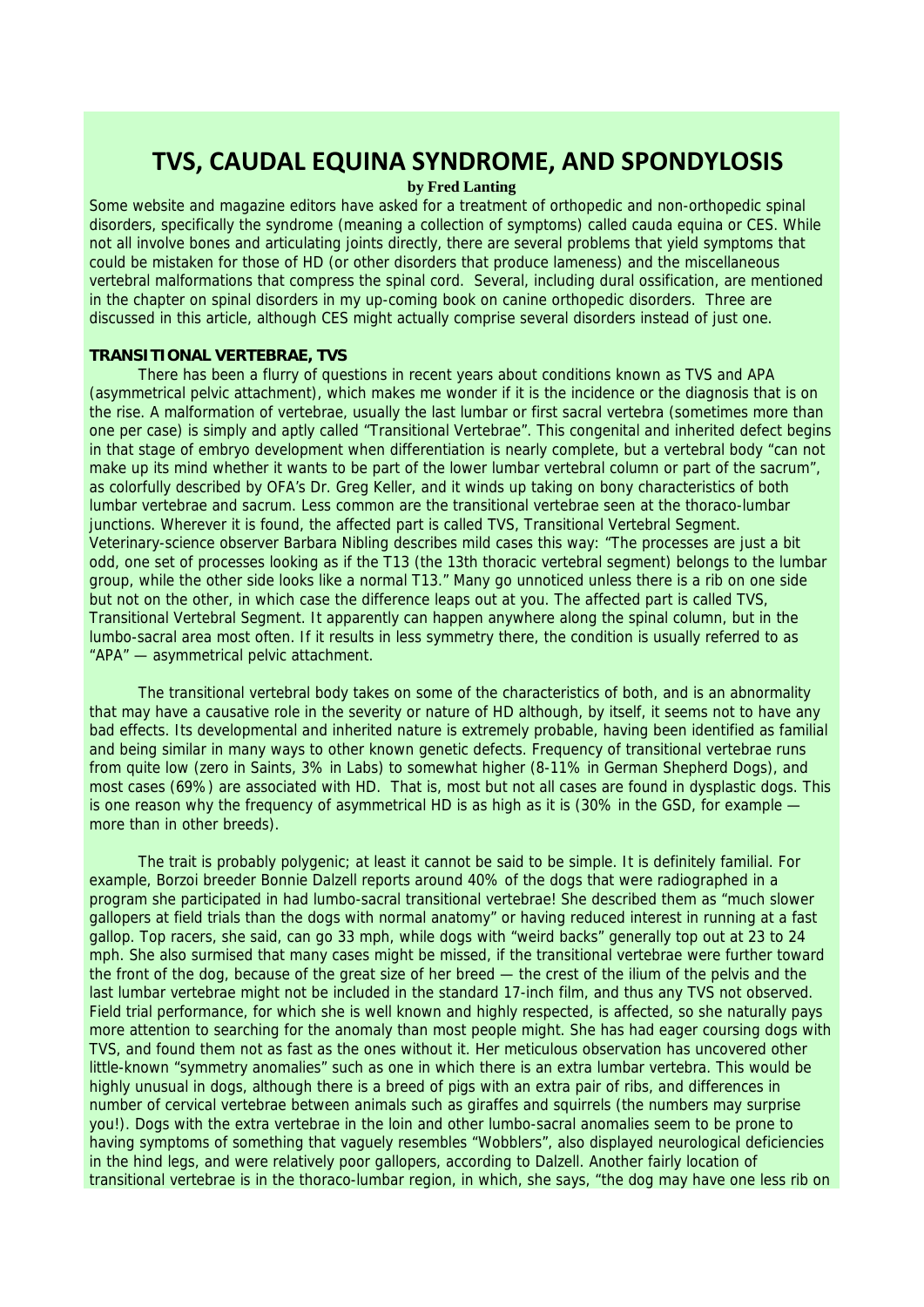one side than the other. This does not seem to affect performance at a gallop."

The abnormal attachment of these segments causes the pelvis to be rotated a little in a longitudinal fashion, which means the pelvis is tilted so one femoral head gets more coverage by the acetabulum than the other side does, and this tends to draw laxity or joint ligament weakness into subluxation. Yet it is not so much the fact that transitional vertebrae are there, as what effect they have on pelvic attachment that is important. TVS does not participate in causing HD unless it does so through intermediately causing APA. Asymmetry in pelvic attachment is highest in Labs and GSDs (around 7-8%) and 79% of these cases are associated with HD. While transitional vertebrae and asymmetrical pelvic attachment may not cause all cases of unilateral HD, they do appear to uncover it or make bilateral laxity look like unilateral HD, at least on the hip-extended view. An important conclusion of this ten-year study is that the quality of hip joints is not independent of the nature of pelvic vertebral attachment.

The L7 to S1 region of the spinal column is where some see what they call "block vertebra", referring to a somewhat unusual shape. Not only are affected coursing sighthounds slower, according to some in the sport, but most dogs upon very careful motion analysis will evidence an asymmetric gait. The last lumbar vertebra can be fused on one side to either the first sacral vertebra, or its process ("wing") can bridge over to near the top of the ilium. In any case, the dog has more articulation, and range of movement and flexion/extension on one side than the other. Many have noticeably shorter stride, but this can also be the result of other problems, such as arthroses in any of the four limbs' joints.

More acronyms are not what I enjoy, but these abbreviations are helpful. In orthopedic lingo, the condition of asymmetrical (without symmetry) pelvic attachment of the last vertebrae before the sacrum is called APA. The condition of transitional vertebral segments is referred to as TVS. The fact that TVS and APA are associated with unilateral HD or differences in the severity of one side vs. the other, is why the OFA looks for these signs and requires a full picture of the pelvis be included on each hip radiograph submitted for evaluation/certification. The incidences of both APA and TVS in "normal" dogs are quite low, but these conditions do exist independently of HD in a small number of dogs with otherwise normal hips. For example, APA was 2.8% and TVS 1.4% in Labrador Retrievers with normal hip joints, but 13.8% and 5.2%, respectively, in dysplastic Labs. There are similar or perhaps identical conditions in humans. In people, TVS is an indicator of probable future problems in the lower back.

Is it a serious problem? Many think not, but I believe their lack of concern is based on old information that indicated TVS was not a significant problem. In a conversation between the OFA and GSD fancier Rita Ledda (via e-mail chat list) about transitional vertebrae, she was told that it is not a big problem; yet OFA recommends an affected dog not be bred to a mate that also has transitional vertebrae. They say that normally, TVS or APA by itself (without concurrent HD or another disorder) does not affect the dog. There might be some concern about dogs that engage in some type of pulling competition, a popular sport in Malamutes, American Bulldogs, and American Pit Bull Terriers. The stress may cause irritation at the sacrum joint. It must be kept in mind that there could be a relationship between TVS and other disorders, too. Morgan et al found that in German Shepherd Dogs, at least, the presence of lumbosacral transitional vertebrae is a predisposing cause of cauda equina syndrome; this disorder will be treated below.

Another GSD fancier, trainer, and writer named Ricardo Carbajal reported (on an e-mail list) a December 1996 conversation with OFA in which Dr. Keller said that TVS is a developmental problem. When the puppy is developing in utero, some of the lumbar vertebrae attach firmly or tenuously to the sacrum. You usually see bony changes that are more similar to the sacral area; one of those changes is that the transverse process (the side wing) deforms or "bends" and fully or partially fuses to the ilium. Some times you also see that the inter-vertebral space is diminished or absent. Usually this problem does not affect the health of the individual. But it does tend to run in families, so it should be considered a genetic defect and given whatever amount of serious attention you decide it deserves.

Morgan has done much work in this area, and says that transitional vertebrae "can occur at the site of junction of the major portions of the vertebral column, i.e., occipito-atlanto-axial, cervico-thoracic, thoraco-lumbar, and lumbosacral. The spinal segments at these sites are altered so they have features in common with those either cranial or caudal" [to them]. When we speak of transitional vertebrae, we should also describe the specific nature of the change, such as where the attachment is directed, and whether it is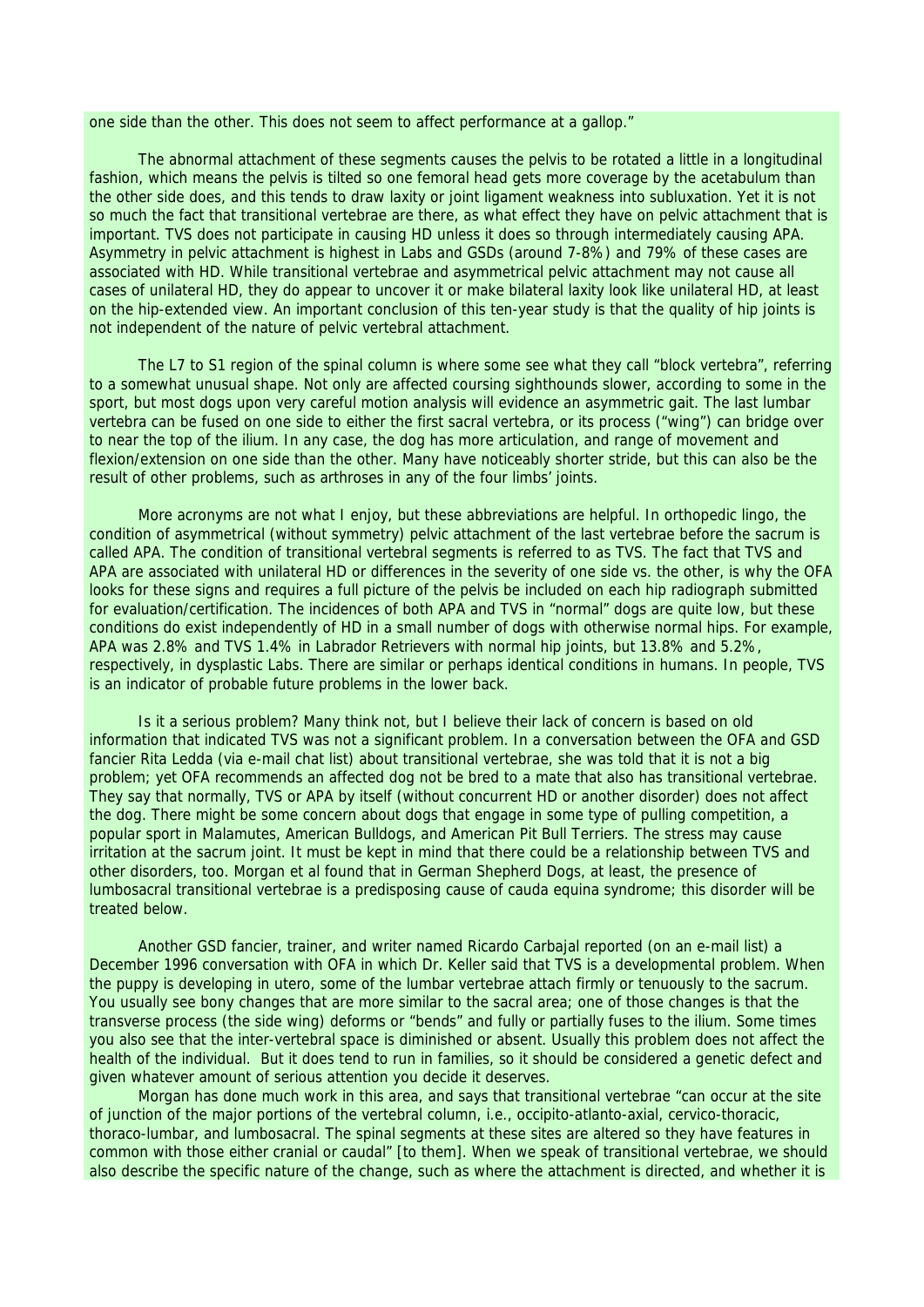unilateral or bilateral. Some TV are symmetrical, equal on both sides. Others are asymmetrical (APA); "for example, a lumbar transverse process on one side and a heavy wing on the other that attaches to the sacrum." Transitional lumbo-sacral vertebra (TLSV) was found in 38% of German Shepherd Dogs diagnosed with cauda equina syndrome. Is there a biochemical or genetic connection, or are such dogs selected for by sloppy breeding practices in general?

For a long time, it was generally thought that these abnormal vertebral segments and attachments did not cause pain and therefore had little clinical or breeding significance throughout a dog's lifetime. Currently, the feeling is that such lesions at the lumbosacral junction predispose the dog to further weakness, instability, excessive motion around that disc, creation of cauda equina syndrome, and possibly a worsening of (already-present, even if covert) hip joint laxity or instability. TVS can weaken an already unstable sacro-iliac joint and put additional stress on the joint between the sacrum and the last lumbar vertebra.

# **CES: CAUDAL EQUINA SYNDROME**

#### Description, Causes, and Symptoms

At the caudal (rearmost) end of the spinal cord in the sacral and coccygeal (tail) area, there are roots of several nerves named for their resemblance to a horse's tail. They emanate from the vertebral column and branch out to various parts of the hindquarters. These include the seventh lumbar nerve, the first three sacral nerves, and the first five caudal nerves. The cord itself terminates around the sixth lumbar vertebra in most dogs (Dachshunds are a bit different, with the termination being one or two vertebrae distant). Some CES is actually secondary and due to environment such as lumbosacral disc degeneration. Sometimes people refer to the major manifestation of the syndrome as Degenerative Lumbosacral Stenosis, as it generally involves a compression of the nerve roots in the lower back, at or near the junction of the sacrum with the last lumbar vertebra.

Beyond the sacrum, the vertebral bodies of the tail extend further than the main cord does. If any of the vertebrae from L5 back toward the tail are diseased, it can result in canine CES, which typically involves some compression, destruction, or displacement of the nerve roots which form the cauda equina. CES is called a syndrome instead of a single traditional disease because there is no sole cause or malady. When you have a number of disorders that have similar signs and location they are lumped together (in both common and medical parlance) as a syndrome. And of course, that means there can be a number of different causes for this set of disorders. Thus, while there may be various causes for the collection of symptoms, we see similar reactions — namely, the filling in or stenosis (narrowing) of either the cord canal or other "holes" through which pass veins, arteries, and nerves. Just as a stenosis of the vertebral canal further toward the head can produce Wobbler syndrome and other disorders described in my book, compression of the cord in the lumbosacral region or of these post-cord nerves as they exit from between the last vertebrae of the spinal column before the last three quarters of the tail can give both sensory and motor (feeling and moving) nerve dysfunction. Even the blood vessels can be compressed and fail to deliver nutrients or remove waste efficiently from the rear limbs below. The impingement can take place in the vertebral canal, or where the nerves exit the cord through the dura mater (the fibrous covering of the cord), or between there and where a nerve exits the canal between two adjacent vertebrae. If so, it is probably caused by bone and cartilage changes in vertebral end plates where the discs are attached.

Wherever they are pinched, the nerves, arteries, and veins lose part of their functions and produce clinical signs. Most specialists restrict the term cauda equina to symptoms arising from lumbo-sacral area defects.

 Congenital causes include spondylolisthesis (slipping of one vertebra over an adjacent one somewhat similar to Wobbler syndrome), malformations of the vertebrae, spina bifida, perhaps spondylosis deformans, and stenosis of unknown origin. Cauda equina syndrome can also be the result of acquired conditions such as cancers, infections, disc disease or prolapse/protrusion, and others. Cauda equina syndrome (entrapment and pressure on the nerve root) can also be the result of arthritis or acquired conditions such as cancers, infections, disc disease or prolapse, and others. Some dogs will have more than one of these conditions at once. Osteoarthritis can make CES worse or it can produce signs similar to the syndrome by itself. Exercise can bring on the signs because blood vessels dilate when one exercises, and dilated vessels can press on the nerve roots; conversely, rest or tranquilizers may help calm the dog and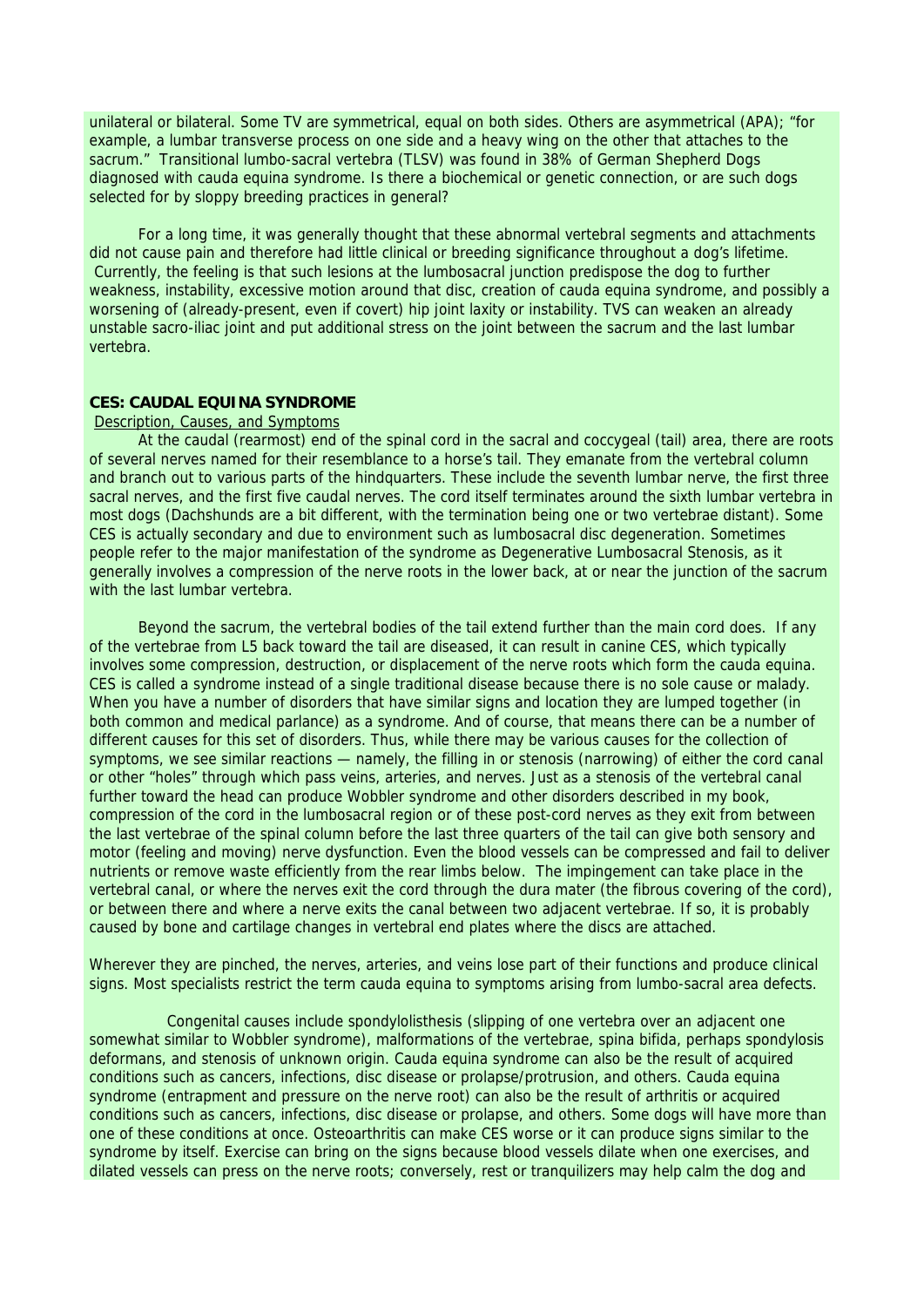avoid pain until the condition improves, if it does at all. Some CES cases involve a bone fragment from the sacrum that detaches and moves into the spinal canal to press against the cord; some call this "osteochondrosis of the sacrum". In many of these, there is an appearance of misalignment similar to what we see in "Wobblers". Many of these dogs have multiple spinal abnormalities, which may be related to CES symptoms. Some have a persistent disk in the sacrum, which means that the sacral segments did not fuse, as they normally would have.

Many also have transitional vertebral segment (TVS), but given that the GSD breed is represented by so many of these cases, this may possibly be somewhat coincidental. It also may be that research facilities just see more GSDs than other breeds. Breed incidence varies, but the GSD, at least in America, apparently does have a higher incidence of spinal column disorders in the lumbo-sacral area than do other breeds. Dr. Joe Morgan at Davis told me that his study showed that dogs with cauda equina syndrome more often than expected also have lumbo-sacral transitional vertebral segments (TVS or APA), and that this combination was seen in the GSD more than in dogs in general. Most affected dogs tend to be members of large, "athletic" breeds.

As you may have suspected, age is a factor in CES, with middle aged or older dogs being more often afflicted. This causes a dilemma regarding decisions to operate or euthanize or just wait to see how long the dog can put up with the disease. Surgery seems to give benefit for no more than two years in most cases. One of my correspondents had a 141⁄2-year Boxer that was "going downhill" rapidly, was on Rimadyl™ for a couple of months, and enthusiastically dragged herself to the cookie jar for a treat. With a bright mind, such a dog makes it very difficult for the owner to decide. This Boxer was not "showing" any pain, according to the owner. It also had a concurrent case of severe spondylosis, and was certainly not the only such case of Boxers with both ventral spondylosis and dorsal bony overgrowth/stenosis. Although most CES cases are in older dogs, I have a friend in New Mexico who lost a 14-month old German Shepherd Dog puppy to the disorder.

#### **Diagnosis**

To accurately diagnose, expert radiography is highly recommended, almost essential, but is only part of the whole work-up. Diagnosis can be difficult, and may involve many ways of looking at the problem: clinical signs (symptoms), neurological signs, radiography, surgery, and deductive reasoning. In an early stage or in a more sensitive dog, the only symptom might be progressive, sharp pain. However, this pain or discomfort can show in a number of ways. Intermittent lameness in one or both hind limbs or a stilted gait like that of a Chow-Chow, more and more difficulty in rising to a standing position, reluctance to jump, and perhaps sudden but temporary lameness immediately after doing either of those things. Strenuous activity may exacerbate these signs, just as it does in hip-dysplastic dogs. The dog may express pain by as little as a moan or whimper, or as much as a yelp or howl when moving or being touched on the croup. As the Southern California Veterinary Referral Group has stated, many dogs "are very tolerant of discomfort until it eventually overrides their character and results in clinical manifestations". Sooner or later, even a Pit Bull Terrier or Rottweiler (noted for being stoic) will indicate the burning sciatic pain of the syndrome's nerve root entrapment. Bowel and bladder incontinence is common in advanced cases. Paresis or full paralysis may occur.

As you see, symptoms are many, with some resembling those of "Wobbler syndrome", some being mistaken for signs of HD. Its clinical signs may also resemble degenerative myelopathy, axonal neuropathy, disc protrusion, and tumors of the spine. It reportedly has its highest incidence in GSDs and those breeds with high incidences of hip dysplasia — which might not have any inherent connection. Not all dogs with cauda equina syndrome have all the same symptoms, but these may include straining with defecation, partial paralysis, fecal or urinary incontinence, lameness, bunny hopping, and standing with a hind leg drawn up. Leg pain is probably very similar to what we humans call sciatica, judging from the identical locations of the pinched nerves. Some probably have what humans refer to as a "falling asleep" of the legs. This tingling may be a reason why some dogs inflict damage to their tails and rear paws, in the form of chewing, lick granulomas and other dermatoses. A similar thing happens to many dogs with DM, but without pain.

Some may show relatively early signs with a "dead" tail carriage. From SV judge and then-chief-Körmeister Leonhard Schweikert regarding the bitches at the huge GSD Sieger Show in Bremen, 2000 we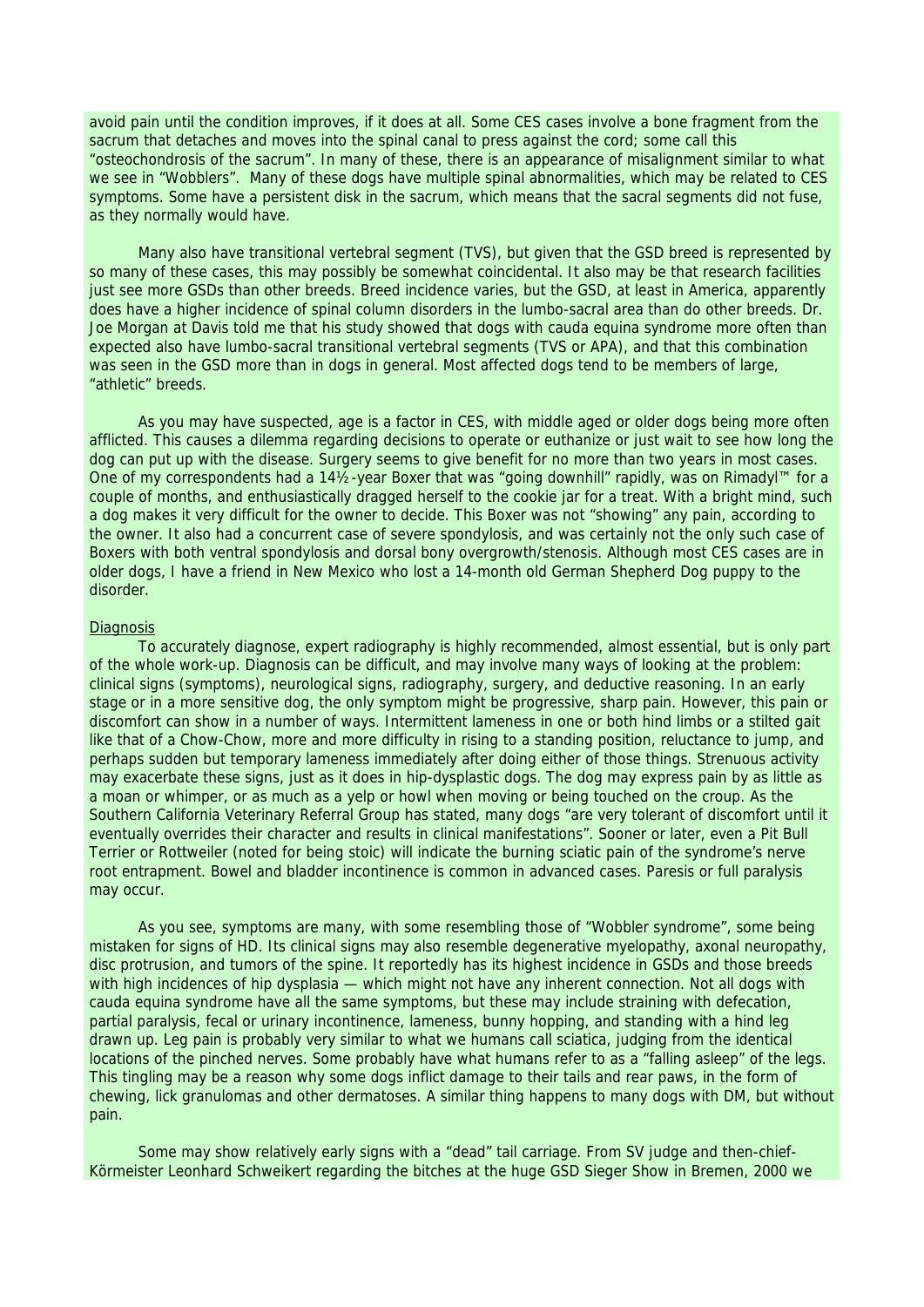have this comment: "With respect to the evaluation of the rear, I noticed in more than one case a lifeless or nearly lifeless tail. This is a very worrisome fact, as this is one of the first indications of a cauda equina syndrome (CES). We must look into this topic in the near future in more depth."

 Neurologic examination usually begins with gait analysis. Then the dog is tested for pain and neurologic dysfunction to confirm the suspected site of the lesion. Physical exam of the standing dog reveals an exaggerated response to the pain of extending the hip joint, which in turn extends the lumbosacral joint. This is very subjective; dogs with moderate to severe HD will often show a mild response to hip extension, but dogs with lumbosacral disease such as CES will often complain more when the vet extends the hip and presses on the croup (lumbosacral junction). This can also be seen if the dog attempts to "stretch" or straighten (extend) its back, because part of the disc and a ligament are pushed into the spinal canal space occupied by the nerves. Manipulating and lifting the tail typically elicits an exquisite pain response. Pain is also caused by deeply palpating the muscles over the croup and loin. Spinal reflexes such as the perineal reflex (beneath anus and vulva or scrotum) and anal tone are tested. Diagnosis is sometimes much a matter of differentially distinguishing this syndrome, i.e., ruling out other disorders by a process of elimination. Since cauda equina syndrome affects mostly German Shepherds, the vet is challenged to decide whether the symptoms are those of GSD myelopathy instead, which he can do by determining whether there is pain and where the motor neurons are affected, high or low.

Ordinary radiographs are not very useful in diagnosing syndromes such as CES and distinguishing it from (or ruling out association with) infection, trauma, severe arthritis or bone cancer. Special x-ray procedures may be required for a definitive diagnosis. Myelograms and/or epidurograms (contrast dye studies of the spinal canal) can help to confirm the location of the lesion and the position of any ruptured disc in relation to entrapped nerve roots as the spine is flexed and extended. The Southern California Veterinary Referral Group that I mentioned earlier says, "With new gas anesthetics, advanced monitoring equipment, and modern contrast agents for the dye study, the myelogram and epidurogram are now common and safe diagnostic procedures when performed under the proper conditions. In difficult cases, MRI or CT scans are available and are of exceptional diagnostic value. Electromyography (EMG) may be of value in substantiating the diagnosis and the severity and symmetry of nerve root entrapment." I know that in the many cases of human disk disease that I have had opportunity to ask about because of a possibility of back surgery for myself, the epidural is extremely uncomfortable (people are generally not knocked out for the insertion of the needle into the nerve!) and if used for pain relief, is only temporary; if used to inject dye, it is not only painful for an extended time, but also is reportedly risky. MRI or CT is very expensive, and very few vets have the equipment.

One Morgan et al study divided hundreds of study dogs into 3 groups segregated by whether or not the dogs had diagnosed degenerative disc disease (DDD) involving lumbosacral discs and transitional vertebral segments (TVS), and whether the dog had CES. Their data suggested an association between TVS and CES and an association between DDD and CES: more CES when DDD and TVS were both evident. Some CES seems to be partially dependent on the presence of TVS. They also say that TVS is probably an inherited condition. Morgan believes that GSDs have a higher frequency of TVS than other breeds do, and that may partially explain the higher incidence of CES in GSDs. TVS therefore should be part of the criteria in selection of breeding stock. The study size is small, but a warning sign nevertheless.

#### Treatment of Cauda Equina

Rest and anti-inflammatory/analgesic medications are often prescribed for the first episode, when mild pain only is experienced, and when patient age or client's monetary situation indicates that to be the best course. Treatment with medications such as analgesics, steroids, chloramphenicol, tranquilizers, and sedatives have temporary effect at best; surgery has variable prognosis depending on the cause(s) of the syndrome. Neurologic signs, continued, frequently recurring, or considerable pain that does not respond to conservative treatment, call for surgical treatment. To relieve pressure on the entrapped roots, a dorsal laminectomy is one of the choices**.** Removal of parts of the vertebrae or fusion of two vertebrae together are some of the procedures chosen. In some cases, the vertebral segment is sliced horizontally, the top lifted, and extra space thereby created. If this is done on only one side, it is called a hemi-laminectomy. Unfortunately, scar tissue can make the situation as bad or worse in a year or more afterwards; thickening of ligaments or cartilage may be part of the body's way of trying to compensate and stabilize. But in general, surgery is far preferable to medication. Exposing the nerve roots in a more-or-less conservative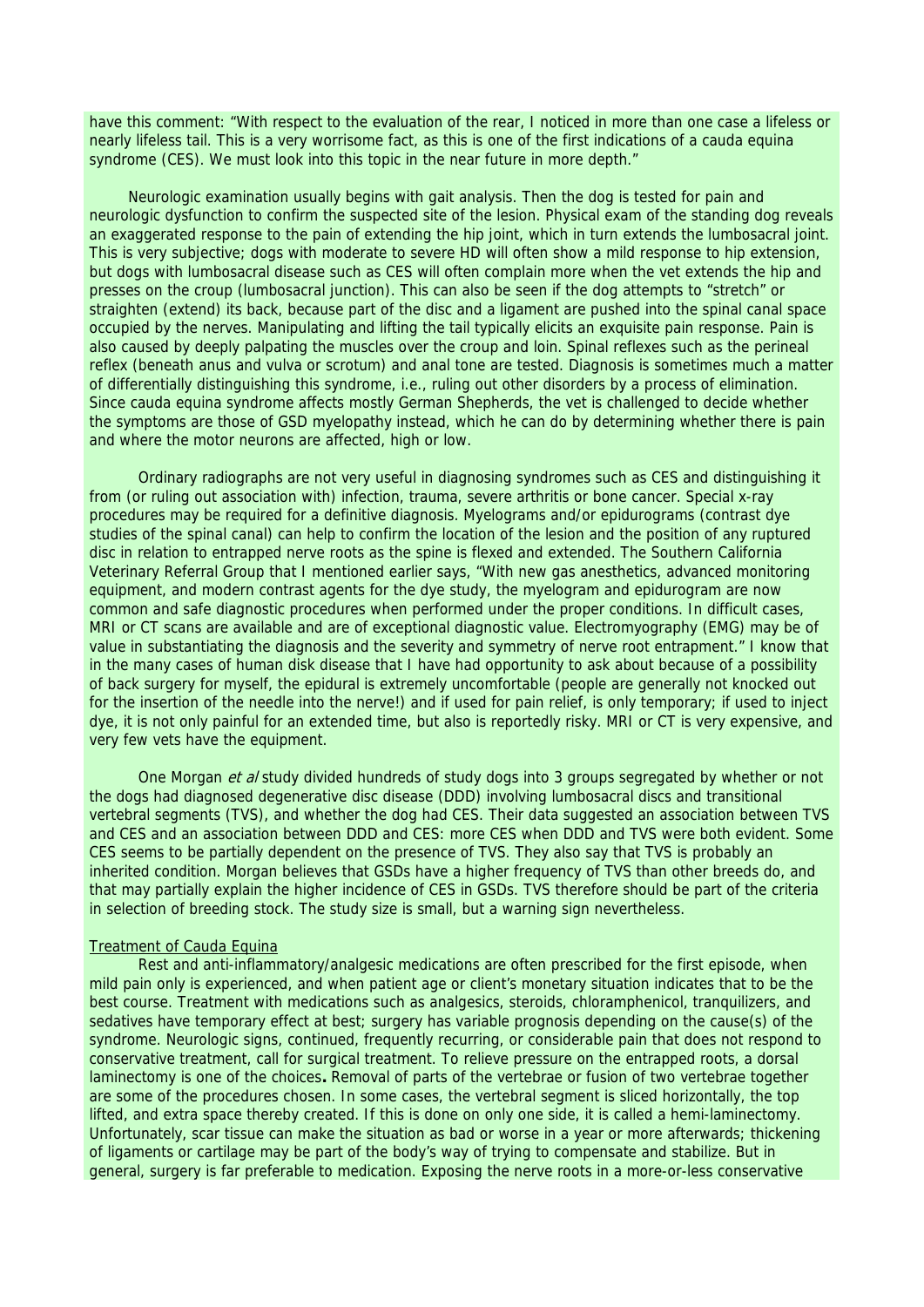surgical approach allows one to safely retract them and expose the disc space. "The cauda equina is gently retracted to one side with blunt nerve hooks, exposing the herniated discs as a large dome on the floor of the spinal canal. The herniated disc is excised, compressive osteophytes removed, and foramenotomies (opening the nerve root canals) performed to relieve root entrapment. Once the pressure is relieved, the neurologic function gradually returns as the nervous tissue heals in its decompressed environment." Considering treatment? Shop around. Don't spend too much money. Use common sense in spending your common cents.

# Postoperative Care

Rest for at least 6 weeks is recommended post-surgery. That means, cut out the strenuous activity. Short walks on leash at first, then gradually increase the amount of exercise. Keep the dog lean and fit: obesity exacerbates most diseases and prolongs recuperation. Prognosis depends on severity of signs before surgery. Dogs with chronic neurologic dysfunction may never recover to a satisfying lifestyle, but at least they will enjoy a pain-free life.

### Similar Signs and Conditions

One consulting client described her dog thus: "Her back is hunched, she wobbles and she acts as if she has HD but her x-ray showed that her hips are normal." I told her that she should ask her vet to investigate the possibilities of spondylosis, TVS, and CES. Spondylosis deformans is a condition in which bridges are formed along the ventral (bottom) parts of the vertebrae, starting with the last lumbar segment and, with time, extending to progressively more forward segments. There is no spinal cord compression in this disorder, but pain may come from encirclement or pressure on nerve roots leading out from the cord to peripheral nerves. Differential diagnosis should rule out discomfort from concurrent arthritis, cauda equina syndrome, or other problems. If one of these bony bridges breaks, there could be considerable pain and inflammation in the surrounding soft tissues.

Transitional Vertebral Segment, TVS, has quite a few of the same symptoms as spondylosis and CES, but they are more subtle; in fact, TVS is highly unlikely to give any signs at all. Only when accompanied by HD or the dog is routinely radiographed for a pelvic picture do people generally know that their dogs have it. However, remember that Morgan found that in German Shepherd Dogs, at least, the presence of lumbosacral transitional vertebrae seems to be a predisposing cause of cauda equina syndrome. He says that transitional vertebrae can occur at the lumbosacral portion of the vertebral column. Some TV are symmetrical, others are asymmetrical pelvic attachments (APA); "for example", he says, "a lumbar transverse process on one side and a heavy wing on the other that attaches to the sacrum." TVS can weaken an already unstable sacro-iliac joint and put additional stress on the joint between the sacrum and the last lumbar vertebra.

Congenital spinal stenosis, according to Morgan, is a primary narrowing of the canal with resultant compression of the cord. It's like it is strangling it and preventing proper transmission of the electrochemical neural impulses. He says such a constriction is a cause of CES when it involves the last lumbar or the first couple of sacral vertebral segments. However, it may be seen without the typical symptoms of CES. The word primary in this context means a disorder that has no apparent origin in a different disorder; i.e., it is not secondary to another disease state or syndrome. Primary stenosis is possible anywhere, but is more often seen at the area where cervical and thoracic vertebrae meet, and at the lumbosacral junction. Bone tissue looks normal except the shape of the segment is different, with shortened parts and narrower canal space.

While I have tried to present most of the disorders in bones and joints in my book on orthopedic disorders, it must be remembered that there are many less known and infrequently encountered. In the case of the spinal column, for example, there are also such aberrations as failure of sacral vertebrae to fuse, sometimes referred to as lumbarization of the first sacral segment. This can be considered as a variant of TVS, though slightly different than what we are used to.

Osteochondrosis of the sacrum is found on the cranial end plate of the sacrum, on the lumbar side, is similar in appearance to osteochondrosis in joints, and superficially resembles avulsion fractures.

### **Breeding**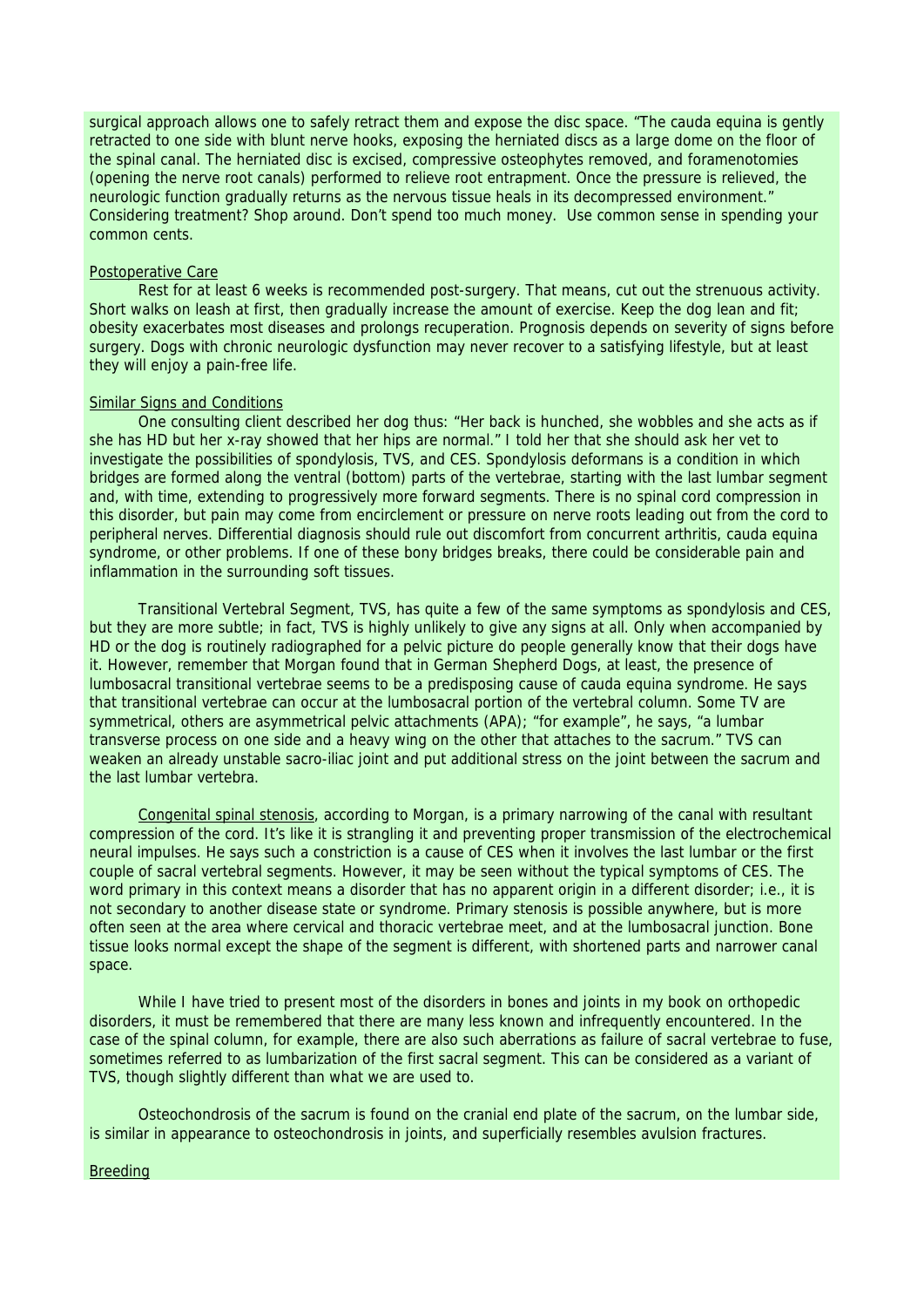Is it wise to use a CES dog in breeding? Unless there is associated HD and osteoarthritis starting to be evident in the hip joint (rim, femoral neck, pectineal eminences, etc.), or there are several in your dog's family that have the syndrome, or the signs are severe enough to cause real discomfort and interfere with breeding, some people tell us not to worry about it. They say that you can look instead to whether the dog has enough other qualities to keep him in the gene pool. I believed that for a while, but then when I saw the increase in number of cases reported, I decided we should not be that complacent. Kitty Porter of Duke University had a CES dog, and preferred to think of TVS as not "pathological" (by which she meant serious and inherited). Perhaps we need to reevaluate our preferences from time to time.

CES might not be the worst problem in your breed, but still, it is not wise to perpetuate the sort of weakness that allows defects such as CES to be perpetuated, however minor the ailment may seem at first. There are enough dogs that have had to be euthanized for us to take this disorder seriously and assume genetic components to exist. Transitional lumbo-sacral vertebra (TLSV) was found in 38% of German Shepherd Dogs diagnosed with cauda equina syndrome. Is there a biochemical-genetic connection, or are such dogs selected for by sloppy breeding practices in general? For a long time, it was generally thought that these abnormal vertebral segments and attachments did not cause pain and therefore had little clinical or breeding significance throughout a dog's lifetime. Currently, the feeling is that such lesions at the lumbosacral junction predispose the dog to further weakness, instability, excessive motion around that disc, creation of cauda equina syndrome, and possibly a worsening of hip joint laxity or instability.

# \*\*\*\*\*\*\*\*\*\*\*\*\*\*\*\*\*\*\*\*\*\*\*\*\*\*\*\*\*\*\*\*\*\*\*\*\*\*\*\*\*\*\*\*\*\*\*\*\*\*\*\*\*\*\*\*

# **SPONDYLOSIS DEFORMANS**

### **by Fred Lanting**

Spondylosis deformans is a condition in which bridges are formed along the ventral (bottom) parts of the vertebrae. It has been diagnosed in man, domestic cats (68%, yet no symptoms!), bulls, and even whales as well as in dogs. It is suspected that bulls on high-calcium diets may have increased susceptibility. The term "spondylitis" literally means "an inflammation of the spine", especially the bone, and spondylosis is sometimes used as a synonym as well as for describing types of ankylosis. One of these types is a bone proliferation, usually on the ventral surfaces of adjacent vertebrae, producing a bridge from one to the other. This condition is best known as spondylosis deformans. There is no spinal cord compression, but the spine is immobilized in that location. If the condition continues to spread, there may be several such bridges, "welding" a series of vertebrae into an inflexible backbone. It is seen fairly easily via lateral radiography. Because of different degrees seen in different breeds, I believe there to be more than one genetic determinant for this disorder, though nutrition may play a modifying role. I know full well the familial line in a significant portion of American German Shepherd Dogs with this problem, but there are some "German" lines with it, too. As in Wobbler Syndrome, much growth of osteophytes can occur, and encirclement or pressure on nerve roots leading out from the cord to peripheral nerves may be part of the reason some dogs have been reported to show a little pain, but generally the animal does not appear to be suffering and such discomfort more likely comes from concurrent arthritis, cauda equina syndrome, or other problems. Males seem more at risk than females.

It is not completely clear how this disorder progresses, but it may start with a breakdown of Sharpey's fibers, which are the fibers making up the annulus or outer portion of the intervertebral disks. Subsequently, inner disk material protrudes, stretching the longitudinal ligament, and promoting the appearance of osteophytes which grow out from the vertebral bodies in such a way that one cannot tell where the original bone ends and the osteophytic growth begins. Before that happens, though, separate ossification centers can be seen forming a few millimeters from the vertebral bodies; they later fuse and grow toward the adjacent vertebral segment. Eventually, and depending on breed and family history, the disk spaces between particular segments are bridged. True ankylosis (complete fusion into a continuous bony bridge between vertebrae) is far less common than the near-junction of these osteophytes, and is much more likely on the last lumbar segments. Very seldom do the osteophytes grow upward or in such a way as to pinch the spinal cord or otherwise cause neurological signs, so spondylosis deformans might be considered a relatively benign disorder when compared with HD, elbow dysplasias, wobbler syndrome, etc.

All the dogs I have known with ventral spondylosis have gradually become inflexible in the spinal column, and required ramps instead of stairs, for example. But pain is not a usual part of the spondylosis pathology,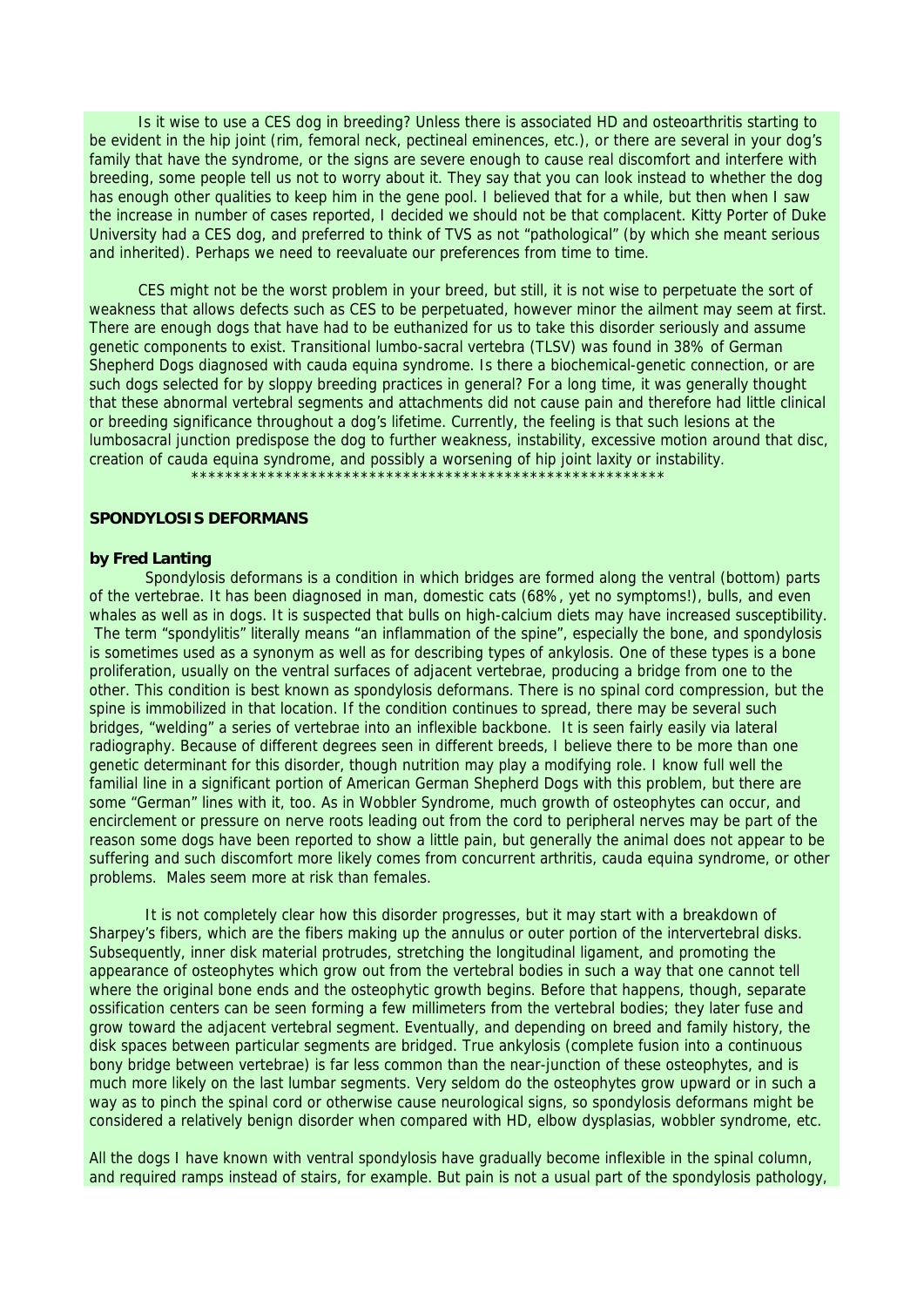unless the bridges fracture, which is highly uncommon. Many affected dogs live satisfactory lives, though somewhat limited in flexibility and range of motion. Fortunately, by the time spondylosis deformans becomes noticeable in clinical signs, the dog may be considered "retired" from his duties of running around, jumping, and doing the other things expected of a youngster. In some individuals, it will get worse suddenly rather than continue in a gradual worsening. Possibly, trauma may bring fracture of the bridge created in the development of spondylosis, which crack may spread to the arch and body, thus pinching the cord.

 Often, spondylosis will be discovered on radiographs incidentally while the vet is looking for something else, such as a cause for lameness. In some of these cases, he may be tempted to make his diagnosis right then, and not to look further for the actual main cause, which may include HD, osteochondrosis in other joints, tumors, and others. Osteoarthritis of the spine (inflammation of the joints between vertebrae) is not the same disorder, nor is true spondylitis (an inflammation of the vertebrae themselves, brought on by either trauma or infection). Remember that "-itis" means inflammation, and spondylosis deformans in itself is a non-inflammatory degenerative disease.

 Owners and their veterinarians should distinguish between what I call "classical" spondylosis and a somewhat different form. In a Mastiff breeders' 2003 Internet chat group, Canadian vet Dr. Claire Duder says, "Not all spondylosis is created equal. Most dogs with spondylosis will have radiographic lesions on one or a few intervertebral joints, and in the majority of cases, the dogs will act perfectly normal. On the other hand, some dogs with spondylosis of the lumbo-sacral joint (where the spine and the pelvis meet) can experience severe pain. This latter subset of dogs may well benefit from surgery. Surgical treatment for L-S spondylosis should only be considered for those dogs who demonstrate narrowing of the spinal canal (actually, the spine ends a bit above this area, but there are still lots of large spinal nerves going through) via myelogram or MRI. Sometimes this narrowing is only present radiographically in certain positions. Surgery is designed to reduce pressure on the spinal nerves, and is usually done in specialty centers only."

She was talking about surgery for lumbo-sacral disease only. She told me she had never referred a dog for surgical repair of spondylosis anywhere except at the L-S joint — and that it does not seem to be common practice even there. If a myelogram or an MRI showed narrowing of the spinal canal or foramina, she supposed it would be an option. As in CES, the surgical approach is dorsal (going in from the back instead of via the abdominal cavity), and the objective is to reduce pressure on the spinal nerves by removing all or some of the "roof" of bone over the affected area. The technique of cutting and removing part of that bony roof, often including the spinous process that juts upward like the mast or chimney of a ship, is called a dorsal laminectomy (hemi-laminectomy, if you only do one side).

 Lumbo-sacral spondylosis is much more likely to be clinically significant than spondylosis in other areas of the spine; i.e., more likely to involve pain and influence movement. One deciding issue regarding surgery is whether the nerves are being compressed by structural changes of the L-S joint. As Dr. Duder says, "The bony overgrowths seen on radiographs are usually not the cause of the problem, but are themselves a symptom of, and a response to, the underlying instability of the articulation. It matters not if there is a big hunk of bone on the ventral surface of the joint, as long as the dorso-lateral surfaces, where the nerves exit, and the spinal canal are unaffected." I agree, and have counseled friends to get a second opinion when surgery has been discussed. There really is no operation that has a high confidence rating or good prognosis for classical ventral spondylosis. It is probably better to keep the dog comfortable until euthanasia is needed, providing you have obtained a good diagnosis, and other disorders have been ruled irrelevant or absent. Analgesics are frequently prescribed (vets and M.D.s like to push pain medication almost as frequently and enthusiastically as they do antibiotics and steroids) but I have yet to see any reason or excuse for their use for typical spondylosis, backed up by a scientific study. Rimadyl, Deramaxx, and other analgesics might be somewhat effective initially in relieving symptoms of CES and dorsal lumbosacral disease, but not indicated for ventral spondylosis. I would not put much currency (defined both ways!) in any vet's prescription for painkillers if he did not find hard evidence of pain, or something other than the ventral vertebral bridging of classical spondylosis on the radiographs!

 An intervertebral inflammation resulting in fusion of the vertebrae has been seen in humans and is known as ankylosing spondylitis. It is related to both adult and juvenile rheumatoid arthritis, and the similarity to spondylosis deformans in the dog (minus the inflammation) once made me wonder if there is a common or similar genetic defect in the "immune systems" of man and beast. Although it has been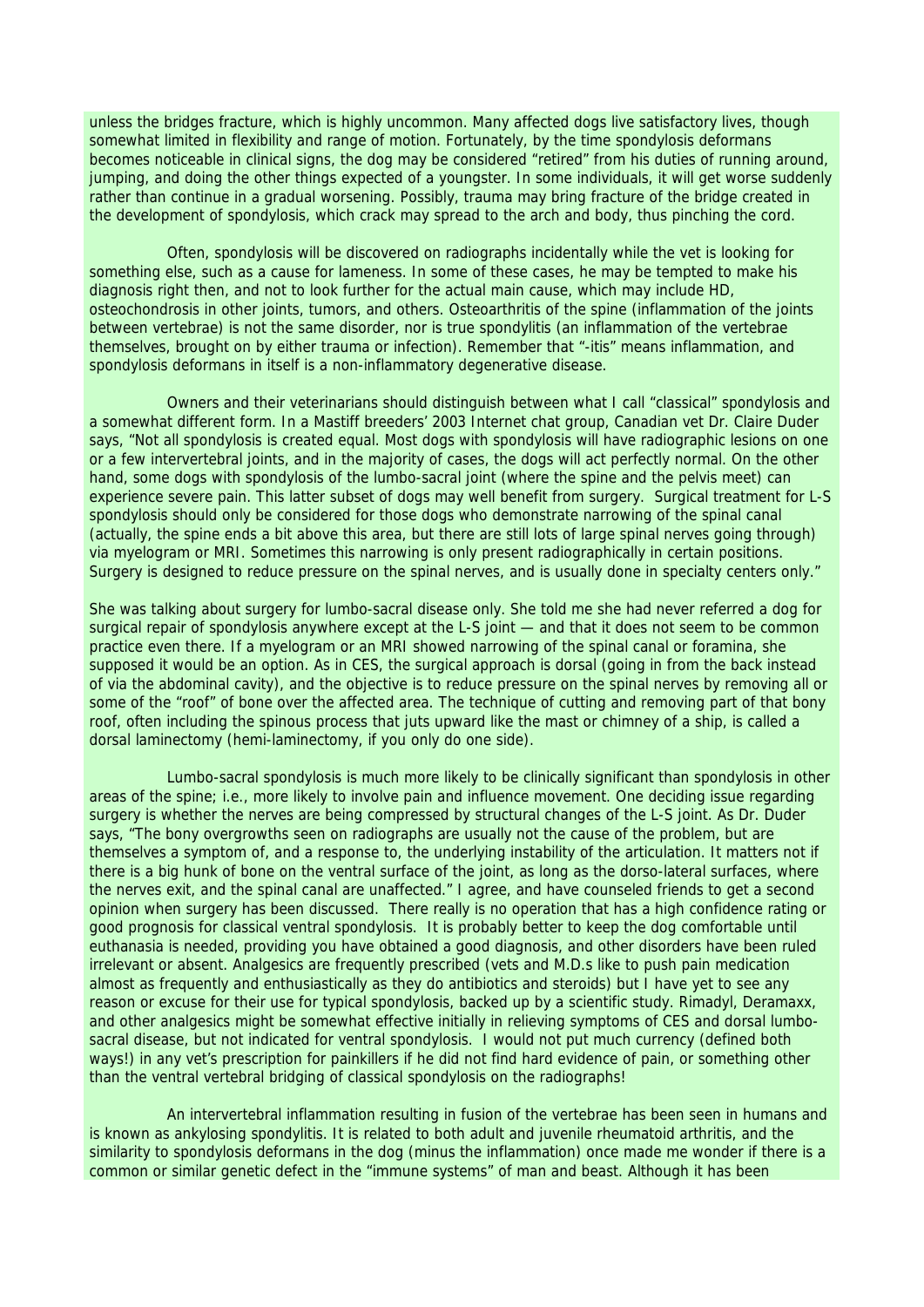misnamed ankylosing spondylitis in the past, spondylosis deformans in the canine is not that disorder, exactly. Senile ankylosing hyperostosis is a syndrome in humans that is considered to be a variation of osteoarthritis characterized by large osteophytes, also shows bridging between and on the anterolateral (front and side) surfaces of the vertebral bodies. In man, it appears mainly in males over 50 years of age, giving symptoms of minor to moderate back pain, stiffness, and lack of flexibility. Bone spurs and ossification in tendons and ligaments are common. Even intervertebral osteochondrosis may be a separate disorder; although also a result of disk degeneration, it is characterized by reduced disk height and vertebral end-plate sclerosis, not seen in spondylosis deformans.

 The genetic transmission of the tendency to develop spondylosis deformans is obvious to anyone who has watched it appear in offspring of certain dogs, generation after generation. But exactly how (the etiology) is not as sure. Perhaps there is an inherited weakness in how a dog's vertebrae respond to or withstand repeated microtraumas; perhaps in some lines, the blood vessels that serve the outer layers of the disks regress and disappear faster than the normal or expected three or four years. It seems to be a fairly natural consequence of aging, as 75% of dogs in some breeds are affected to some degree by 9 years, and half by 6 years. On the other hand, some work has indicated that spondylosis deformans is more a disease of middle age. Breed and family variables make the incidence figures vary tremendously. It became a very noticeable disorder in the German Shepherd Dog when, for a while, 90% of the "show" GSDs in the USA were allegedly descended from one very popular late-1960s American Grand Victor (twice) who had and passed along this disease in a severe form (estimate based on a pedigree study reported in a GSD magazine several years ago).

 Great Danes are probably the most likely to develop this disorder, followed by mastino/mastiff types that are historically related. Boxers also appear to be at relatively high risk for spondylosis. Among the many that have corresponded with me was the owner in northern Michigan who reported a few things with her 6-year-old male that are not typical: panting, emaciation, and vomiting, in addition to limping and refusal to run. The vet "discovered his spine was fusing together and new bone was being formed over the top" and mentioned spondylosis. Unfortunately, this is like steering a car in two directions at once, since we think of spondylosis as bone proliferation on the bottom (ventral) surfaces of the vertebral segments, not the top. I suggested she also have the vets look for possible tumors/cancer on the spinal cord or associated tissues, heartworm, kidney failure, liver function insufficiency, CES, and Addison's Disease as potential causes for the other symptoms. Rimadyl had been administered, and the owner thought there might have been some temporary help. Another vet prescribed Deramaxx without even looking at the radiographs! This Boxer owner previously had his dam, who "developed the same symptoms when she was nearly nine. She could barely walk at the end and threw up frequently. The vet we had at the time didn't know what she had, although her white blood count was high and her spine was fused too." This is a strong indication that an inherited weakness should preclude such dogs from being bred.



**Copyright 2001 Fred Lanting, Canine Consulting.** Mr.GSD@netscape.com **.**  All rights reserved. Used with permission.

NOTE: A well-respected judge for Schaferhund Verein and many international registries, Mr. Lanting has judged and lectured in about 30 countries, including the prestigious FCI Asian Show hosted by Japan Kennel Club, the Scottish Kennel Club, and more. National Specialties: 1994 GSD Club of America; 1991 Tibetan Mastiff; 1990 Shiba Nat'l; Fila Brasileiro (several times), Dogo Argentino , Pyrenean Shepherd National.